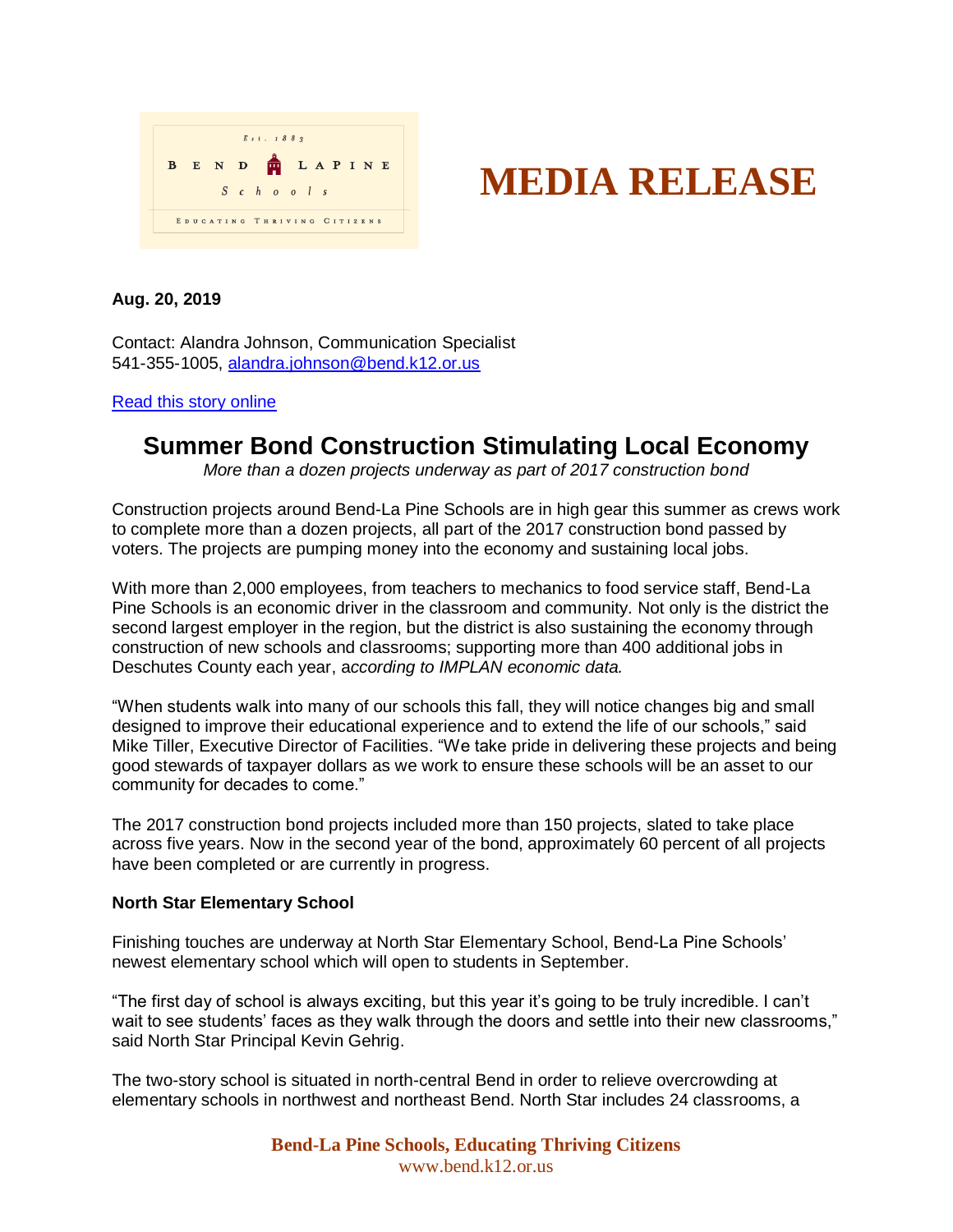gym, commons area and media center, and is based on the designs for Silver Rail Elementary School. Community members are invited to join in a celebratory ribbon cutting and barbecue at the new school **Aug. 29, starting at 4:30 p.m.**

#### **New High School**

Site work is underway on Bend-La Pine Schools' newest high school, with contractors beginning to prepare the foundation for the building in southeast Bend. A ground breaking for the new school will take place **1 p.m. Sept. 19** and members of the community are invited. Construction is starting on off site work and street improvements, including building a roundabout at Knott and SE 15th Street.

The two-story high school will include approximately 60 classrooms, including several Career and Technical Education classrooms; a 600-seat auditorium; a library as a central focal point of the school; collaboration space throughout the school; a football stadium and other sports fields; and two secure main entries. The new school, which is slated to open in fall of 2021, will help alleviate overcrowding and balance enrollment at high schools in Bend.

#### **Pilot Butte Middle School**

The transformation of the 50-year-old school includes a new secure lobby, new roofs on several buildings, new technology, new energy efficient lighting and windows as well as completely modernized classrooms. Classroom spaces in Buildings B and D are completely transformed after being modernized this summer as part of Phase 2 of the school-wide project. Building B houses the classes for sixth-graders as well as the Life Skills classroom and Building D includes language and art and design classrooms.

"Walking into these buildings is like walking into a new school. I cannot wait for staff and students to experience these modernized spaces," said Pilot Butte Principal Steve Stancliff.

The third and final phase of construction will begin in summer of 2020.

# **Marshall High School**

Marshall High School's new Career and Technical Education classroom spaces are up and running and the new gym, locker rooms and more are open. Bend Parks & Recreation District has been using the Marshall gym space to host classes throughout the summer, while construction is taking place on the park district's senior center.

"We are proud to be able to partner with our fellow public agencies and provide this space for our community," said Tiller. "We are happy to host nearly 45,000 hours of community use at our schools district-wide each year."

#### **Other projects**

Construction at Elk Meadow Elementary School includes installation of energy efficient LED lighting, storm water drainage improvements, stage work, adding projectors and fans and other technology and safety updates. The change in lighting is expected to save approximately \$8,000 a year in energy costs.